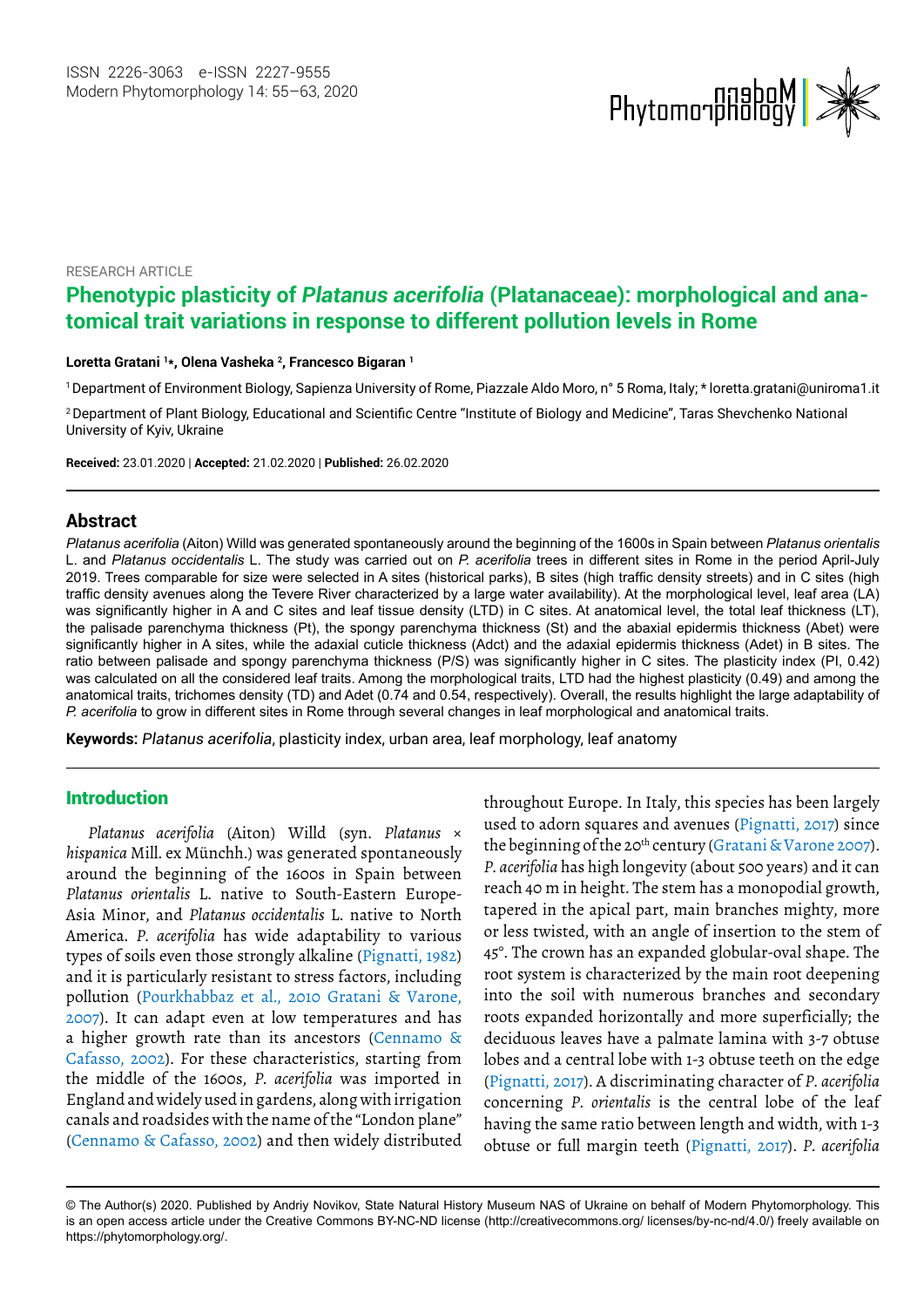#### | Gratani et al. **56**

has candelabra form trichomes restricted to major veins on the abaxial surface (Carpenter et al., 2005). Stomata are confined to small areolar regions on the abaxial leaf surface (Carpenter et al., 2005). The flowers form roundish and pendulous inflorescences with a diameter of 2-3 cm, often located on the same branch, anteriorly the female inflorescences of a reddish color and posteriorly the male yellowish-green inflorescences; flowering period is from April to June (Pignatti, 2017). The fruits are conical achenes, each with a single seed and a tuft of hair that facilitates its anemophilous dispersion. They are gathered in globose infructescence, 2.5-4 cm in diameter (Portal to the Flora of Italy, 2019). Since the 1970s, a serious fungal disease, the colorful cancer of the plane tree, has compromised the *P. acerifolia* heritage of Italy.

In such a context, the main objective of this research was to analyze anatomical and morphological leaf trait variations of *P. acerifolia* in response to different environmental conditions in Rome. Some reports highlight the importance of phenotypic plasticity in local adaptation (Ramírez-Valiente et al., 2010; Bonito et al., 2011; Pesoli et al., 2003; Gratani, 2014). Phenotypic plasticity is the change in the phenotypic expression of a genotype in response to environmental factors (Bradshaw, 1965) and is one of the major means by which plants can cope with environmental factors variability (Gratani, 2014). Since phenotypic plasticity influences environmental tolerance, different plastic responses may contribute to differences in the range of environments

that a species inhabit (Ackerly et al., 2000). In particular, the environment can induce changes at morphological, anatomical and physiological level, and such changes may be crucial to surviving in variable conditions (Schlichting & Levin, 1986; Gratani, 1996; Ghalambor et al., 2007; Zunzunegui et al., 2011, Gratani et al., 2018) and to outcompete the existing vegetation (Murray et al., 2002). Adaptation to global change could require the evolution of different traits that may be constrained by the correlation between them (Etterson & Shaw, 2001). Thus, it is necessary to identify those traits in which plasticity is likely to be a determinant in plant response to environmental stress factor variations including climate change, thus contributing to predict species distribution changes and shifts (Nicotra et al., 2010). We analyzed the phenotypic plasticity of *P. acerifolia* to identify those traits involved in its adaptive strategy to different environmental conditions.

# Materials and Methods

#### **Study area and climate**

The study was carried out on *P. acerifolia* trees largely distributed in Rome (41°53'N12°29'E) in the period April-July 2019. Trees comparable for size were selected in different sites (tree plants for each site) (Fig. 1).

Sites A (historical parks):

A1=Doria Pamphilj Historical Park (41°53'N; 12°27'E) extending over 184 ha in the southwest of the city.



Figure 1. Map of the considered sites: A sites (A1=Doria Pamphilj Historical Park, A2=Borghese Historical Park, A3=Caffarella Valley Park); B sites (B1=Passeggiata del Gianicolo Street, B2=Castro Pretorio Street, B3=Policlinico Street, B4=Quinto Cecilio Square, B5=Oppio Hill, B6=Celio Hill); C sites (C1=Lungotevere Aventino, C2=Lungotevere Melini, C3=Lungotevere Testaccio, C4=Galvani Street). From Google Earth.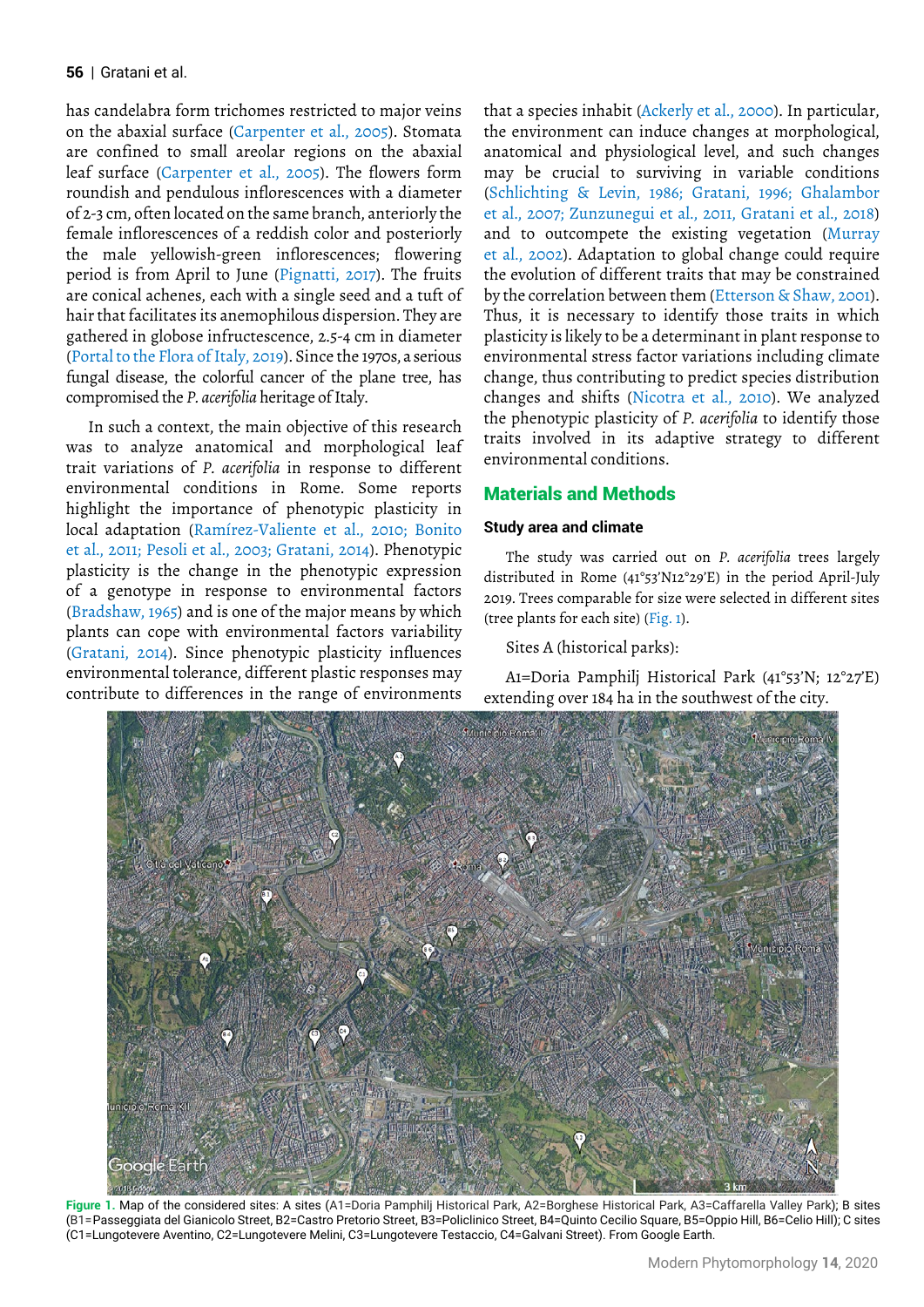A2=Borghese Historical Park (41°55'N; 12°29'E) extending over 80 ha in the city center.

A3=Caffarella Valley Park (41°50'N; 12°33'E) extending over 190 ha inside the Appia Antica Archeological Park, in the southeast of the city.

Sites B (high traffic density streets):

B1=Passeggiata del Gianicolo Street (41°53'N; 12°27'E) extending from Trastevere district to Garibaldi Square, running alongside the Bambino Gesu' Hospital and characterized by an all-day high traffic density.

B2=Castro Pretorio Street (41°54'N; 12°30'E) positioned on the side of the Termini Station, delimited by buildings on both sides and characterized by an all-day high traffic density.

B3=Policlinico Street (41°54'N; 12°30'E) positioned in front of the Policlinico Hospital and characterized by an all-day high traffic density (58 cars min-1).

B4=Quinto Cecilio Square (41°52'N; 12°27'E) a residential area characterized by a low traffic density.

B5=Oppio Hill (41°53'N; 12°29'E) extending for 11 ha in the city center and characterized by an all-day high traffic density.

B6=Celio Hill (41°53'N; 12° 29'E) extending over 2 ha in the city center and characterized by an all-day high traffic density.

Sites C (high traffic density streets along the Tevere River, characterized by a large water availability):

C1=Lungotevere Aventino (41°53'N; 12°28'E) characterized by an all-day high traffic density.

C2=Lungotevere Melini (41°53'N; 12°28'E) characterized by an all-day high traffic density (72 cars min-1).

C3=Lungotevere Testaccio (41°52'N; 12°28'E) characterized by an all-day high traffic density.

C4=Galvani Street (41°52'N; 12°28'E) delimited by buildings on both sides and characterized by an all-day high traffic density.

Rome is under a Mediterranean type of climate. The average total year rainfall is 841 mm, most of it distributed in autumn and winter. The average maximum air temperature of the hottest months (July and August) is  $31.9 \pm 0.4$ °C and the average minimum air temperature of the coldest month (January) is  $4.8 \pm 1.0$ °C. The mean yearly air temperature is  $16.7 \pm 6.6$ °C (data provided by the Lazio Regional Agency for Development and Agricultural Innovation, Meteorological Station of Rome, Lanciani Street, for the period 2008-2018).

# **Leaf morphology**

Modern Phytomorphology **14**, 2020 Fully expanded sun leaves were collected at the

beginning of July 2019 from the external portion of the tree crown (10 leaves per each tree and site). Leaf samples were stored in polyethylene bags and transferred immediately to the laboratory. The following morphological parameters were measured: leaf area excluding the petiole  $(LA, cm^2)$ , obtained by the Image Analysis System (Delta-T Devices, UK) and leaf dry mass (DM, mg), determined to dry leaves at 80°C to constant mass. The leaf mass per unit of leaf area (LMA, mg cm<sup>-2</sup>) was calculated by the ratio between DM and LA (Larcher,  $2003$ ) and leaf tissue density (LTD, mg cm<sup>-3</sup>) by the ratio between DM and total leaf thickness (LT,  $\mu$ m) (Wright & Westoby, 2002).

#### **Leaf anatomy**

Leaf anatomy was analyzed on fully expanded sun leaves collected at the beginning of July from the external portion of the tree crown (5 leaves, respectively, per each tree and site). Leaf sections were hand-cut from fresh leaves and analyzed by light microscopy using the Image Analysis System (Axiovision, AC software). Measurements were restricted to free-vein areas, according to Chabot & Chabot (1977). The following parameters were measured: total leaf thickness (LT, µm), palisade parenchyma thickness (Pt, µm) and spongy parenchyma thickness (St, µm), thickness of the adaxial and of the abaxial epidermis (Adet and Abet, respectively, µm), thickness of the adaxial and of the abaxial cuticle (Adct and Abct, respectively, µm), parenchyma palisade cell length (Pcl, µm), parenchyma palisade cell width (PCW, µm), parenchyma spongy diameter cells (Dsc, µm), adaxial epidermis cell length (Aecl, µm), adaxial epidermis cell width (Aecw, µm). The ratio between palisade and spongy thickness (P/S) was calculated. Stomata density (SD, number mm-2) and stomatal length (SL, µm) were measured from nail varnish impressions of the abaxial lamina, according to Sack et al. (2003). The number of stomata was counted on separate impressions of the leaf blade, each of 0.5 × 1.0 cm. Stomatal area index (SAI) was calculated by the product of stomatal length and SD, according to Ashton & Berlyn (1994). The density of trichomes on the abaxial epidermis (TD, number mm<sup>-2</sup>) was counted.

## **Traffic density**

Traffic density (number of cars min-1) was monitored in the selected B and C sites in June 2019 (mean of the first 10 days of June) from 7:30 to 10:00 a.m. (Gratani & Varone, 2005; Gratani & Varone, 2013).

# **Plasticity index**

The plasticity index was calculated for each of the considered morphological (Pl<sub>m</sub>) and anatomical (Pl<sub>a</sub>) leaf traits as the difference between the minimum and the maximum mean value divided by the maximum mean value per each of the measured leaf traits, according to Valladares et al. (2000) and Valladares et al. (2006). The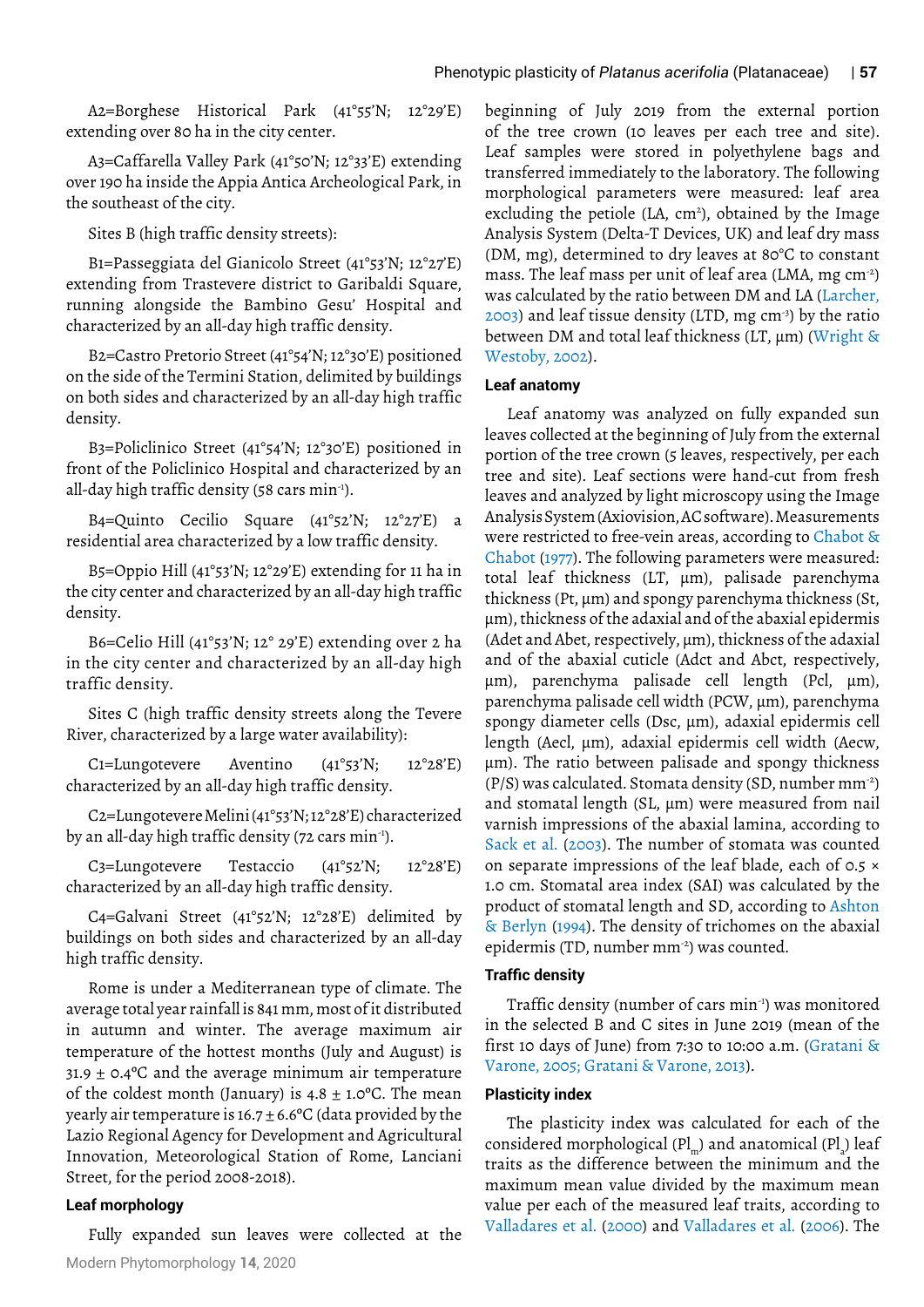Plasticity index scales from 0 to 1. The plasticity index of the species (PI) was calculated by averaging the plasticity for all the considered morphological and anatomical leaf traits, according to Valladares et al. (2000).

## **Statistical analysis**

All statistical tests were performed using a statistical software package (Statistica, Statsoft, USA). Data were analyzed by one-way analysis of variance (ANOVA), followed by the Tukey test for multiple comparisons to detect significant differences among leaves collected in A, B, and C sites. Simple regressions analysis was carried out to analyze the relationships among the considered leaf traits. A Principal component analysis (PCA) was carried out using the leaf morphological (LA, DM, LMA, LTD) and anatomical (LT, Pt, St, Pcl, PCW, Dsc, Adct, Adet, Abct, Abet, Aecl, Aecw, Sl, P/S, SD, TD, SAI) traits.

# Results and Discussion

# **Traffic density**

The monitored traffic density in B and C sites are shown in Tab. 1. The highest traffic density was monitored at Celio Hill (B6 site=96  $\pm$  3 cars m<sup>-1</sup>) and Galvani street (C4 site=75  $\pm$  3 cars m<sup>-1</sup>).

## **Leaf morphology**

The results of leaf morphology are shown in Tab. 2. LA was significantly higher in A and C sites (206.95  $\pm$  14.75) cm2 , mean value) decreasing by 21.76% in B sites. DM did not show significant differences between A and C sites  $(1.18 \pm 0.12 \text{ g})$ , mean value) while it was significantly higher than in B sites ( $0.86 \pm 0.05$  g). LMA showed no significant differences among the considered A, B and C sites. LTD was significantly higher in C sites (74.47  $\pm$  3.32 mg cm<sup>-3</sup>, mean value) than in A and B sites (49.66  $\pm$  6.90 mg cm<sup>-3</sup>, mean value).

The regression analysis highlights the significant and positive correlation among the considered morphological leaf traits (Fig. 2). In particular, LA was significantly correlated to DM and to LTD, DM was significantly correlated to LTD.

# **Leaf anatomy**

The results of the anatomical analysis are shown in Tab. 3. The LT, Pt, St, Pcl, PCW Dsc and SL were significantly higher in A sites (198.65 ± 5.59 µm, 81.31 ± 3.86 µm, 80.18 ± 3.47  $\mu$ m; 76.20 ± 3.53  $\mu$ m, 14.64 ± 0.57  $\mu$ m, 30.32 ± 1.09  $\mu$ m, and 39.61  $\pm$  0.85 µm, respectively, mean value) decreasing by 13.32%, 18.42%, 16.80%, 17.64%, 15.23%, 21.60%, and 10.38%, respectively, in B and by 19.19%, 20.67%, 28.71%, 17.24%, 11.54%, 17.41%, and 6.29%, respectively, in C sites. On the contrary, Adct and Adet were significantly higher in B sites (4.77  $\pm$  0.09 µm; 22.52  $\pm$  0.70 µm, respectively, mean value) decreasing by 8.18% and 11.86%, respectively, in C sites and by 31.24% and 15.81%, respectively, in A sites. The P/S ratio was significantly higher in C sites  $(1.13 \pm 0.11)$ µm, mean value) decreasing by 8.85% in A sites and by 12.39% in B sites.

The regression analysis highlights significant correlations among the considered leaf traits (Fig. 3). In

**Table 1.** Traffic density for the considered B and C sites.

|                | <b>Site</b>                         | Traffic density (car min $^{-1}$ ) |
|----------------|-------------------------------------|------------------------------------|
| <b>B</b> 1     | Passeggiata del Gianicolo<br>Street | 65                                 |
| <b>B2</b>      | Castro Pretorio Street              | 59                                 |
| <b>B</b> 3     | Policlinico Street                  | 58                                 |
| <b>B4</b>      | Quinto Cecilio Square               | 32                                 |
| <b>B5</b>      | Oppio Hill                          | 60                                 |
| <b>B6</b>      | Celio Hill                          | 96                                 |
| C 1            | Lungotevere Aventino                | 74                                 |
| C <sub>2</sub> | Lungotevere Melini                  | 72                                 |
| C <sub>3</sub> | Lungotevere Testaccio               | 68                                 |
| C 4            | Galvani Street                      | 75                                 |

**Table 2**. Morphological leaf traits of *P. acerifolia* in the considered A sites (A1=Caffarella Valley Park, A2=Borghese Historical Park, A3=Doria Pamphjli Historical Park); B sites (B1=Passeggiata del Gianicolo Street, B2=Castro Pretorio Street, B3=Policlinico Street, B4= Quinto Cecilio Square, B5=Oppio Hill, B6=Celio Hill); C sites (C1=Lungotevere Aventino, C2=Lungotevere Mellini, C3=Lungotevere Testaccio, C4=Galvani Street). LA (leaf area), DM (dry mass), LMA (leaf mass per unit of leaf area), LTD (leaf tissue density). Different letters indicate significant differences for the considered species among A, B and C sites (p<0.05). Mean values ± standard deviation are shown.

| <b>Site</b>    | LA (cm <sup>2</sup> ) | DM(g)             | LMA (g $m-2$ )    | $LTD$ (g cm <sup>-3</sup> ) |  |  |
|----------------|-----------------------|-------------------|-------------------|-----------------------------|--|--|
| A1             | $216.48 \pm 8.1$      | $1.23 \pm 0.19$   | $4.67 \pm 2.09$   | $64.8 \pm 10.1$             |  |  |
| А2             | $190.23 \pm 9.3$      | $1.14 \pm 0.2$    | $7.13 \pm 1.44$   | $51.5 \pm 5.5$              |  |  |
| A3             | $190.49 \pm 6.2$      | $1.09 \pm 0.22$   | $4.35 \pm 0.82$   | $46.4 \pm 6.9$              |  |  |
| Mean value     | $199.06 \pm 0.9 a$    | $1.15 \pm 0a$     | $5.39 \pm 0.36$ a | $54.23 \pm 1.36$ a          |  |  |
| B1             | $180.62 \pm 35.83$    | $0.94 \pm 0.4$    | $5.32 \pm 2.15$   | $49.1 \pm 8.8$              |  |  |
| <b>B2</b>      | $174.02 \pm 13.86$    | $0.72 \pm 0.1$    | $4.19 \pm 0.57$   | $40.6 \pm 2.9$              |  |  |
| <b>B3</b>      | $163.43 \pm 12.36$    | $1.08 \pm 0.22$   | $6.6 \pm 1.07$    | $42.8 \pm 1.4$              |  |  |
| Β4             | $174.47 \pm 5.75$     | $0.77 \pm 0.07$   | $4.45 \pm 0.47$   | $49.1 \pm 5.6$              |  |  |
| B5             | $153.78 \pm 21.44$    | $0.92 \pm 0.15$   | $6.05 \pm 1.15$   | $52.3 \pm 2.4$              |  |  |
| <b>B6</b>      | $153 \pm 34.09$       | $0.75 \pm 0.23$   | $5.02 \pm 1.37$   | $50.3 \pm 6.4$              |  |  |
| Mean value     | $166.55 \pm 4.73 b$   | $0.86 \pm 0.05$ b | $5.27 \pm 0.37$ a | $47.36 \pm 1.87$ a          |  |  |
| C <sub>1</sub> | $222.78 \pm 34.65$    | $1.37 \pm 0.38$   | $6.15 \pm 1.36$   | $79.4 \pm 25.9$             |  |  |
| C <sub>2</sub> | $195.74 \pm 43.23$    | $1.23 \pm 0.34$   | $6.3 \pm 1.02$    | $79.4 \pm 11.5$             |  |  |
| C <sub>3</sub> | $209.17 \pm 30.69$    | $1.22 \pm 0.14$   | $5.91 \pm 0.73$   | $70.7 \pm 2.8$              |  |  |
| C <sub>4</sub> | $223.78 \pm 31.98$    | $1 \pm 0.17$      | $4.47 \pm 0.44$   | $68.4 \pm 5$                |  |  |
| Mean value     | $212.87 \pm 7.63$ a   | $1.2 \pm 0.08$ a  | $5.71 \pm 0.48$ a | 74.47 ± 3.32 b              |  |  |

Modern Phytomorphology **14**, 2020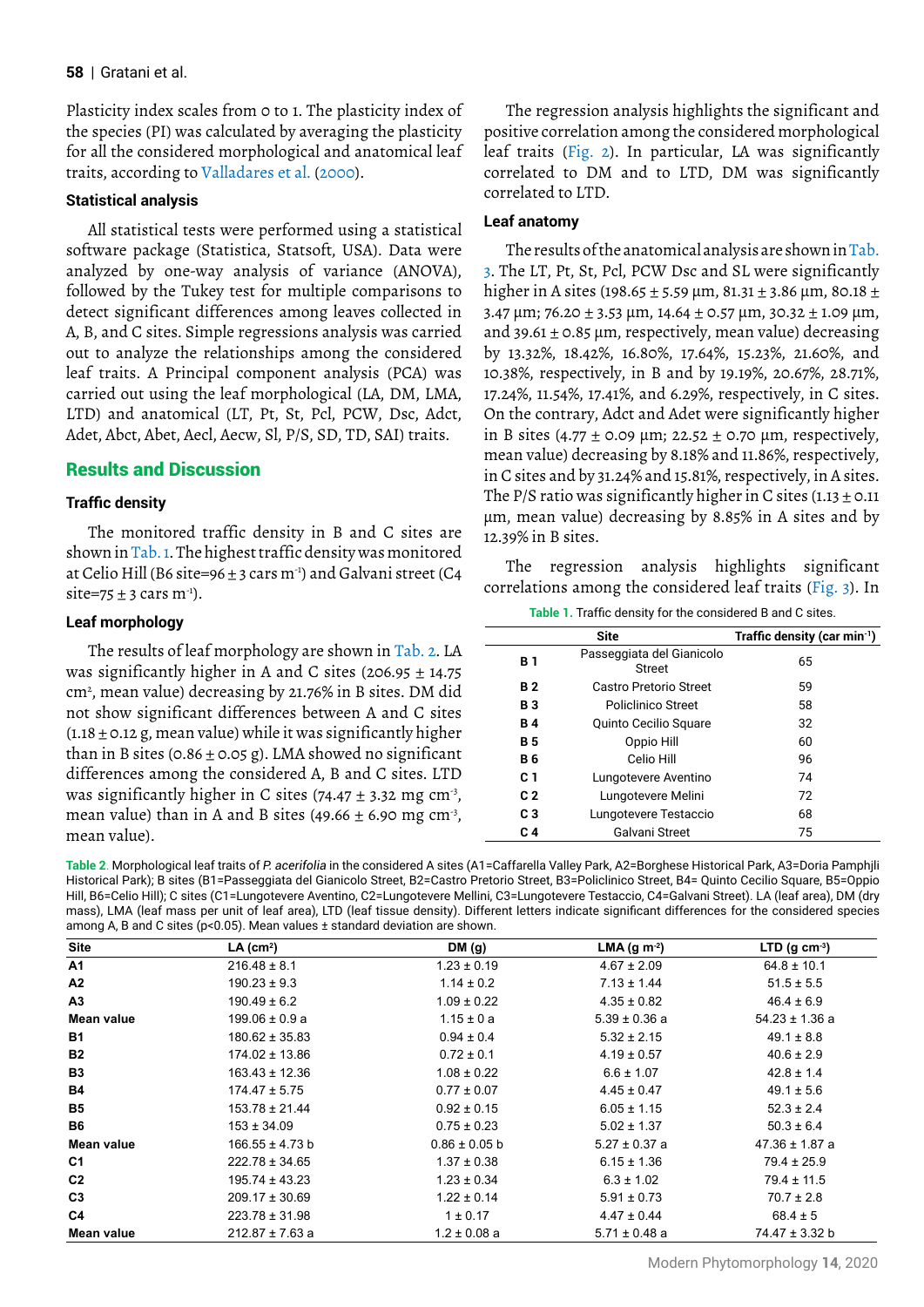

**Figure 2**. Regression analysis between leaf area (LA) and leaf dry mass (DM), LA and leaf tissue density (LTD), DM and LTD. The regression equations, the determination coefficient (R<sup>2</sup> ) and *the p*-value are shown (n=91).

**Table 3.** Anatomical leaf traits of *P. acerifolia* in the considered A sites (A1=Caffarella Valley Park, A2=Borghese Historical Park, A3=Doria Pamphjli Historical Park); B sites (B1=Passeggiata del Gianicolo Street, B2=Castro Petronio Street, B3=Policlinico Street, B4=Quinto Cecilio Square, B5=Oppio Hill, B6= Celio Hill); C sites (C1=Lungotevere Aventino, C2=Lungotevere Mellini, C3=Lungotevere Testaccio, C4= Galvani Street). LT (total leaf thickness), Pt (palisade layer thickness), St (Spongy layer thickness), Pcl (palisade cell length), PCW (palisade cell width), Dsc (diameter spongy cells), Adct (adaxial cuticle thickness), Adet (adaxial epidermis thickness), Abct (abaxial cuticle thickness), Abet (abaxial epidermis thickness, Aecl (adaxial epidermis cell length), Aecw (adaxial epidermis cell width), SL (stomatal length), P/S (ratio between palisade and spongy thickness), SD (stomatal density), TD (trichomes density), SAI (stomatal area index). Different letters indicate significant differences for the considered species between A, B and C sites (p<0,05). Mean values ± standard deviation are shown.

| <b>SITE</b>    | LT<br>$(\mu m)$                      | Pt<br>(um)                               | St<br>(um)                          | Pcl<br>(um)               | Pcw<br>(um)                                      | Dsc<br>(µm)                                                                | Adct<br>(um)                   | Adet<br>(µm)                                                               | Abct<br>$(\mu m)$       | Abet<br>(µm)                                                    | Aecl<br>(um)            | Aecw<br>(µm)                       | SL<br>(µm)                                                                                                                                                                                                                                                                                          | P/S                      | <b>SD</b><br>2)                 | <b>TD</b><br>$(n \, \text{mm}^{\cdot} \, (n \, \text{mm}^{\cdot})$<br>2) | SAI                     |
|----------------|--------------------------------------|------------------------------------------|-------------------------------------|---------------------------|--------------------------------------------------|----------------------------------------------------------------------------|--------------------------------|----------------------------------------------------------------------------|-------------------------|-----------------------------------------------------------------|-------------------------|------------------------------------|-----------------------------------------------------------------------------------------------------------------------------------------------------------------------------------------------------------------------------------------------------------------------------------------------------|--------------------------|---------------------------------|--------------------------------------------------------------------------|-------------------------|
| A 1            | ± 12.25                              | 186.46 78.12 ± 64.37 ±<br>8.26           | 5.19                                | $71.8 \pm$<br>6.58        | 0.82                                             | $15.84 \pm 30.26 \pm 3.96 \pm 1$<br>1.50                                   | 0.14                           | $20.26 \pm$<br>1.57                                                        | 0.26                    | 0.69                                                            | 0.86                    | 1.32                               | $3.74 \pm 16.96 \pm 54.72 \pm 34.72 \pm 35.37 \pm 1.21 \pm 218.14 \pm 10.61 \pm 7.72 \pm 1.01$<br>0.96                                                                                                                                                                                              | 1.58                     | ± 21.26                         | 3.98                                                                     | 0.28                    |
| A <sub>2</sub> | ± 5.62                               | 4.06                                     | 4.93                                | 2.73                      | 1.03                                             | $221.17$ 95.76 ± 89.39 ± 89.14 ± 13.85 ± 26.43 ± 3.33 ±<br>1.44            | 0.17                           | $23.20 \pm 3.31 \pm 18.49 \pm 64.85 \pm 35.61 \pm 41.46 \pm 10.00$<br>0.56 | 0.14                    | 1.82                                                            | 3.68                    | 2.27                               | 1.26                                                                                                                                                                                                                                                                                                | $1.07 \pm$<br>0.82       | $163.12$ $14.47 \pm$<br>± 23.21 | 2.14                                                                     | $6.76 \pm$<br>0.36      |
| A <sub>3</sub> | ± 1.93                               | 2.68                                     | 2.50                                | 5.54                      | 1.07                                             | 188.31 70.05 ± 86.79 ± 67.66 ± 14.23 ± 34.27 ± 2.56 ±<br>1.60              | 0.14                           | 0.27                                                                       | 0.14                    | 0.95                                                            | 2.58                    | 3.62                               | $13.41 \pm 2.92 \pm 18.31 \pm 61.46 \pm 48.19 \pm 41.99 \pm 0.80 \pm 1.00 \pm 1.00 \pm 1.00 \pm 1.00 \pm 1.00 \pm 1.00 \pm 1.00 \pm 1.00 \pm 1.00 \pm 1.00 \pm 1.00 \pm 1.00 \pm 1.00 \pm 1.00 \pm 1.00 \pm 1.00 \pm 1.00 \pm 1.00 \pm 1.00 \pm 1.00 \pm 1.00 \pm 1.00 \pm 1.00 \pm 1.00 \$<br>0.48 | 1.07                     | $143.82$ 21.47 ±<br>± 17.75     | 3.74                                                                     | $6.04 \pm$<br>0.28      |
| Mean<br>value  | ± 5.59<br>a                          | 3.86<br>а                                | 3.47<br>a                           | 3.53<br>a                 | 0.57<br>a                                        | 198.65 81.31 ± 80.18 ± 76.20 ± 14.64 ± 30.32 ± 3.28 ±<br>1.09<br>a         | 0.15<br>a                      | $18.96 \pm$<br>1.06<br>a                                                   | 0.12<br>a               | $3.32 \pm 17.92 \pm 60.34 \pm 39.51 \pm 39.61 \pm$<br>0.70<br>a | 1.72<br>a               | 1.97<br>a                          | 0.85<br>a                                                                                                                                                                                                                                                                                           | $1.03 \pm$<br>0.22<br>a  | 175.03<br>± 1.59<br>a           | $15.52 \pm$<br>0.57<br>a                                                 | $6.84 \pm$<br>0.31<br>a |
| <b>B</b> 1     | ± 2.82                               | 1.47                                     | 1.27                                | 1.29                      | 0.43                                             | $178.92$ $75.25 \pm 65.74 \pm 64.57 \pm 11.72 \pm 23.76 \pm 12.5$<br>0.78  | $5.12 \pm$<br>0.10             | $19.27 \pm$<br>0.42                                                        | 0.10                    | 0.36                                                            | 1.24                    | 1.29                               | $3.51 \pm 14.95 \pm 51.54 \pm 36.03 \pm 36.28 \pm 1$<br>0.65                                                                                                                                                                                                                                        | $1.14 \pm$<br>1.15       | ± 25.52                         | 186.93 $12.78 \pm$<br>5.50                                               | $6.63 \pm$<br>0.38      |
| <b>B2</b>      | ± 3.96                               | $173.86$ 61.91 ± 65.96 ±<br>2.42         | 2.22                                | 2.29                      | 0.33                                             | $58.04 \pm 12.69 \pm 21.71 \pm 1$<br>1.05                                  | $4.29 \pm$<br>0.27             | $29.16 \pm$<br>0.77                                                        | 0.10                    | 0.92                                                            | 3.01                    | 1.71                               | $2.43 \pm 17.56 \pm 66.44 \pm 36.63 \pm 35.63 \pm 0.93 \pm 2.43 \pm 1.53$<br>1.06                                                                                                                                                                                                                   | 1.08                     | 111.96<br>± 19.44               | $6.27 +$<br>1.60                                                         | $4.53 +$<br>0.18        |
| <b>B3</b>      | ± 4.21                               | 3.34                                     | 2.30                                | 3.54                      | 0.81                                             | $194.80$ 73.72 ± 82.14 ± 73.18 ± 12.91 ± 27.03 ±<br>1.72                   | $4.77 \pm$<br>0.33             | $24.7 +$<br>1.44                                                           | $3.03 \pm$<br>0.14      | 0.50                                                            | 1.94                    | 1.39                               | $16.00 \pm 64.52 \pm 41.89 \pm 33.94 \pm 1$<br>1.57                                                                                                                                                                                                                                                 | $0.89 \pm$<br>1.45       | ± 30.82                         | 169.88 $17.11 \pm$<br>2.27                                               | $5.38 +$<br>0.42        |
| <b>B4</b>      | ± 2.00                               | 1.28                                     | 1.98                                | 1.10                      | $156.37$ 61.60 ± 59.91 ± 60.45 ± 10.92 ±<br>0.20 | $21.31 \pm$<br>0.74                                                        | $4.64 \pm$<br>0.13             | $21.16 \pm$<br>0.77                                                        | 0.11                    | 0.54                                                            | 2.05                    | 1.45                               | $3.24 \pm 15.79 \pm 60.56 \pm 38.43 \pm 35.36 \pm 1$<br>0.48                                                                                                                                                                                                                                        | $1.02 \pm$<br>0.65       | ± 10.05                         | $148.64$ 19.30 ±<br>1.98                                                 | $5.53 +$<br>0.26        |
| <b>B5</b>      | ± 2.32                               | $163.31$ 58.67 ± 58.19 ± 54.78 ±<br>1.16 | 1.11                                | 1.13                      | $12.9 +$<br>0.32                                 | $23.29 \pm$<br>0.63                                                        | 4.82 $\pm$<br>0.12             | $23.78 \pm$<br>0.40                                                        | $2.90 \pm$<br>0.06      | 0.61                                                            | 2.16                    | 0.63                               | $22.43 \pm 67.02 \pm 36.32 \pm 36.78 \pm 1$<br>0.88                                                                                                                                                                                                                                                 | $1.00 \pm$<br>1.04       | 117.76<br>± 26.12               | $13.75 \pm$<br>4.61                                                      | $4.33 \pm$<br>0.36      |
| <b>B6</b>      | ± 3.28                               | 1.52                                     | 1.68                                | 1.29                      | 0.69                                             | $165.8766.84 \pm 68.36 \pm 65.56 \pm 13.34 \pm 25.55 \pm 13.34$<br>1.09    | 4.95 $\pm$<br>0.25             | $17.08 \pm$<br>1.11                                                        | $3.96 \pm$<br>0.17      | 0.80                                                            | 1.78                    | 3.66                               | $16.08 \pm 54.71 \pm 34.86 \pm 35.05 \pm 1$<br>1.59                                                                                                                                                                                                                                                 | $0.97 +$<br>0.90         | ± 21.86                         | $190.1520.02 \pm$<br>6.85                                                | $6.26 \pm$<br>0.44      |
| Mean<br>value  | 172.19<br>± 2.29<br>$b***$           | $66.33 \pm$<br>1.24<br>h**               | 66.71<br>± 1.39<br>h**              | 62.76<br>± 1.19<br>$b***$ | 12.41<br>± 0.23<br>h**                           | 23.77<br>± 0.51<br>$b***$                                                  | $4.77 \pm$<br>0.09<br>$h^{**}$ | 22.52<br>± 0.70<br>$h^{**}$                                                | $3.18 \pm$<br>0.08<br>a | $17.13 \pm$<br>0.46<br>a                                        | $60.8 \pm$<br>1.22<br>a | $37.36 \pm$<br>0.82<br>a           | $35.5 \pm$<br>0.45<br>$b***$                                                                                                                                                                                                                                                                        | $0.99 \pm$<br>0.03<br>a  | ± 13.84<br>a                    | $154.22$ $14.87 \pm$<br>2.08<br>a                                        | $5.37 +$<br>0.35<br>a   |
| C <sub>1</sub> | 151.96<br>± 2.84                     | 1.44                                     | 1.89                                | 1.64                      | 0.81                                             | $57.38 \pm 59.83 \pm 58.25 \pm 12.82 \pm 24.61 \pm 4.72 \pm 12.82$<br>1.24 | 0.21                           | $18.57 \pm$<br>0.82                                                        | $3.75 \pm$<br>0.18      | 0.63                                                            | 2.80                    | 1.31                               | $14.46 \pm 50.47 \pm 29.68 \pm 35.18 \pm 1$<br>1.13                                                                                                                                                                                                                                                 | $0.95 \pm$<br>0.76       | 172.77<br>± 26.98               | $23.88 \pm$<br>4.61                                                      | $6.46 \pm$<br>0.38      |
| C <sub>2</sub> | ± 2.90                               | 1.08                                     | 3.40                                | 0.93                      | 0.27                                             | $146.89$ 55.95 ± 56.09 ± 57.02 ± 12.22 ± 25.78 ± 4.01 ±<br>0.48            | 0.09                           | $14.44 \pm$<br>0.52                                                        | 0.08                    | 0.24                                                            | 3.36                    | 1.60                               | $2.51 \pm 13.25 \pm 65.51 \pm 37.09 \pm 39.57 \pm 0.99 \pm 2.5$<br>1.22                                                                                                                                                                                                                             | 0.31                     | ± 13.98                         | $179.53$ 15.68 ±<br>6.44                                                 | 6.32 +<br>0.19          |
| C <sub>3</sub> | ± 7.77                               | 4.73                                     | 2.87                                | 5.98                      | 1.01                                             | $168.18$ 74.86 ± 53.02 ± 70.03 ± 13.83 ± 22.17 ± 4.43 ±<br>2.05            | 0.33                           | $24.12 \pm$<br>2.27                                                        | 0.33                    | 1.15                                                            | 1.97                    | 3.02                               | $3.22 \pm 13.35 \pm 65.22 \pm 41.81 \pm 36.36 \pm 1$<br>1.09                                                                                                                                                                                                                                        | $1.41 \pm$<br>1.64       | ± 28.36                         | $206.56$ $22.20 \pm$<br>5.63                                             | $7.51 \pm$<br>0.39      |
| C <sub>4</sub> | ± 4.79                               | 2.86                                     | 3.32                                | 1.46                      | 1.05                                             | $175.09$ 69.83 ± 59.68 ± 66.94 ± 12.93 ± 27.59 ± 4.35 ±<br>0.67            | 0.38                           | 1.20                                                                       | 0.25                    | 0.95                                                            | 2.72                    | 0.56                               | $22.25 \pm 3.63 \pm 16.34 \pm 53.74 \pm 35.22 \pm 37.37 \pm 10.32$<br>1.88                                                                                                                                                                                                                          | $1.17 \pm$<br>0.86       | ± 22.21                         | $129.34$ $10.85 \pm$<br>1.91                                             | $5.12 \pm$<br>0.33      |
| Mean<br>value  | 160.53<br>± 3.23<br>$C^{\star\star}$ | $64.50 \pm$<br>2.07<br>$hc^{**}$         | 57.16<br>± 1.48<br>$c^{\star\star}$ | 63.06<br>± 1.85<br>h**    | 12.95<br>± 0.41<br>h**                           | 25.04<br>± 0.70<br>h**                                                     | $4.38 \pm$<br>0.14<br>$c^*$    | $19.85 \pm$<br>0.96<br>a                                                   | $3.28 \pm$<br>0.14<br>a | 14.35<br>± 0.45<br>$b***$                                       | 1.83<br>a               | $58.74 \pm 35.95 \pm$<br>1.20<br>a | 37.12<br>± 0.71<br>$h^{**}$                                                                                                                                                                                                                                                                         | $1.13 \pm$<br>0.11<br>h* | 172.05<br>± 18.47<br>a          | $18.15 \pm$<br>3.47<br>a                                                 | $6.35 \pm$<br>0.48<br>a |
|                |                                      |                                          |                                     |                           |                                                  |                                                                            |                                |                                                                            |                         |                                                                 |                         |                                    |                                                                                                                                                                                                                                                                                                     |                          |                                 |                                                                          |                         |

particular, ST was significantly correlated to LT and PT, Pcl to PT and ST; Dsc to PCW and ST.

## **Principal component analysis (PCA)**

The PCA (Fig. 4) returned two axes of variation with a percentage of explained variance of 26.62% and 24.42% for PC1 and PC2, respectively. In particular, LA, DM, LMA, LTD, P/S, SD, TD, Abct, and SAI were positively related to PC1 and negatively related to PC2. Moreover, LT, PT, ST, Pcl, PCW, Dsc, Aecw and SL were positively related to PC1 and PC2 while Adet, Abet, and Aecl were negatively related to PC1 and positively related to PC2. Adct was negatively related to PC1 and PC2. The projection of the sites in PC1- PC2 planes clustered the sites in three different groups: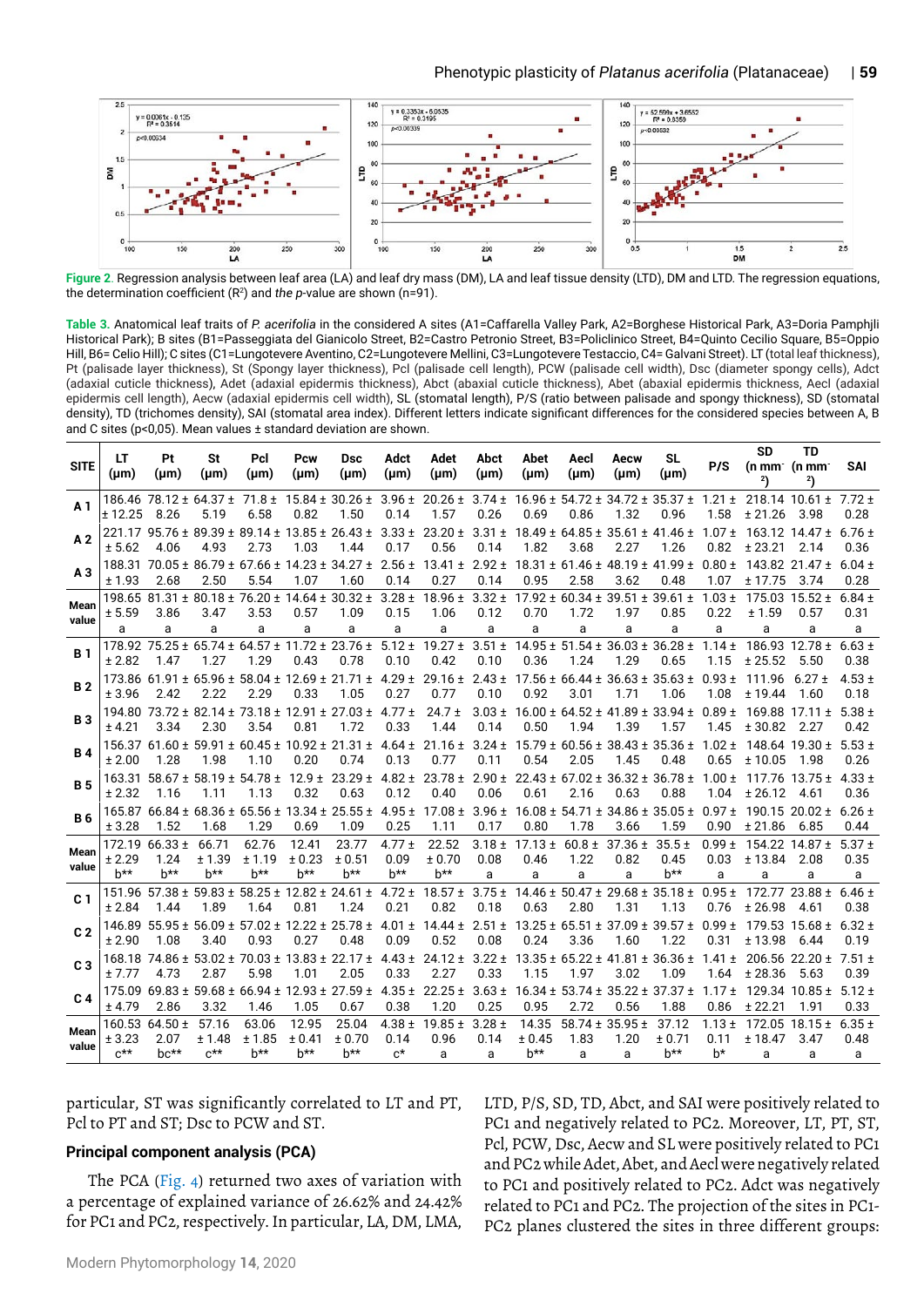**60** | Gratani et al.



**Figure 3**. Regression analysis between palisade parenchyma thickness (PT) and spongy parenchyma thickness (ST); PT and palisade cell length (Pcl); total leaf thickness (LT) and ST; ST and Pcl; palisade cell width (PCW) and diameter spongy cells (Dsc); ST and Dsc. The regression equations, determination coefficient (R<sup>2</sup>) and p-value are shown (n=91).



**Figure 4**. Principal component analysis (PCA) performed considering as input variables the morphological and anatomical leaf traits: LA (leaf area), DM (dry mass), LMA (leaf mass per unit of leaf area), LTD (leaf tissue density), LT (total leaf thickness), Pt (palisade parenchyma thickness), St (spongy parenchyma thickness), Pcl (palisade cell length), PCW (palisade cell width), Dsc (diameter spongy cells), Adct (adaxial cuticle thickness), Adet (adaxial epidermis thickness), Abct (abaxial cuticle thickness), Abet (abaxial epidermis thickness), Aecl (adaxial epidermis cell length), Aecw (adaxial epidermis cell width), SL (stomatal length), P/S (ratio between palisade and spongy thickness); SD (stomatal density), TD (trichomes density), SAI (stomata area index).

sites A in the right of the plot with positive PC1 values, and sites B in the left of the plot with PC1 negative values and PC2 positive values. This separation highlights the influence of vehicular traffic on B sites. In particular, the streets on the side of the Tevere River (C sites) were separate from A and B sites in the lower of the plot (negative PC2 values) justified by the influence of water availability.

#### **Plasticity index**

The results of the plasticity index are shown in Tab.

4. *P. acerifolia* had a plasticity index (PI) of 0.42, and among the considered traits LTD, TD and Adet had the highest plasticity (0.49, 0.74 and 0.54, respectively). The high PI compared to other species (Gratani et al., 2006; Gratani, 2014; Larcher et al., 2015; Catoni, 2015; Vasheka et al., 2019) highlight its capability to grow in different environmental conditions.

Plants are exposed to the heterogeneity of the environment where new stress factors (e.g. emission of greenhouse gases, air temperature increases, and land-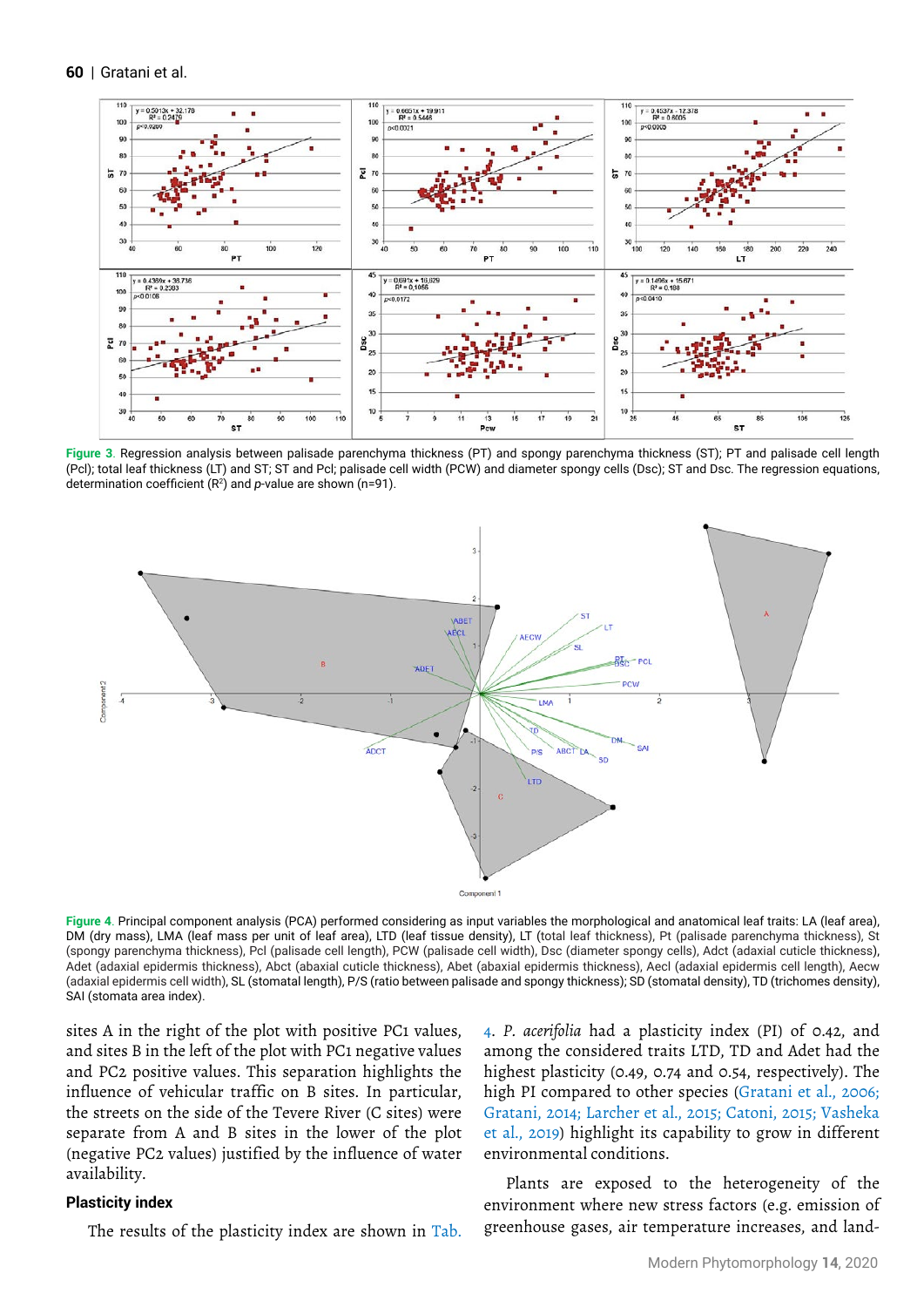**Table 4.** Plasticity index for *P. acerifolia* morphological and anatomical leaf traits. Leaf area (LA), dry mass (DM), leaf mass per unit of leaf area (LMA) leaf tissue density (LTD); total leaf thickness (LT), palisade parenchyma thickness (Pt), spongy parenchyma thickness (St), palisade cell length (Pcl), palisade cell width, (PCW), diameter spongy cells (Dsc), adaxial cuticle thickness (Adct), adaxial epidermis thickness (Adet), abaxial cuticle thickness (Abct), abaxial epidermis thickness (Abet), adaxial epidermis cell length (Aecl), adaxial epidermis cell width (Aecw), stomatal length (SL), ratio between palisade and spongy thickness (P/S), stomatal density (SD), trichomes density (TD); stomata area index (SAI), mean value of leaf morphological trait plasticity (PI<sub>m)</sub>, mean value of leaf anatomical trait plasticity (PI<sub>a</sub>), *P. acerifolia* plasticity index (PI).

| <b>Morphological leaf traits</b>                           | <b>Plasticity index</b> |
|------------------------------------------------------------|-------------------------|
| Leaf area                                                  | 0.31                    |
| Dry mass                                                   | 0.47                    |
| Leaf mass per unit of leaf area                            | 0.41                    |
| Leaf tissue density                                        | 0.49                    |
| <b>Mean value</b>                                          | 0.42                    |
| <b>Anatomical leaf traits</b>                              |                         |
| <b>Total leaf thickness</b>                                | 0.34                    |
| Palisade parenchyma thickness                              | 0.42                    |
| Spongy parenchyma thickness                                | 0.41                    |
| Palisade cell length                                       | 0.39                    |
| Palisade cell width                                        | 0.31                    |
| Diameter spongy cells                                      | 0.38                    |
| Adaxial cuticle thickness                                  | 0.50                    |
| Adaxial epidermis thickness                                | 0.54                    |
| Abaxial cuticle thickness                                  | 0.39                    |
| Abaxial epidermis thickness                                | 0.41                    |
| Adaxial epidermis cell length                              | 0.25                    |
| Adaxial epidermis cell width                               | 0.38                    |
| Stomatal length                                            | 0.19                    |
| The ratio between palisade and spongy parenchyma thickness | 0.43                    |
| Stomata density                                            | 0.49                    |
| Trichomes density                                          | 0.74                    |
| Stomata area index                                         | 0.48                    |
| Mean value                                                 | 0.41                    |
| P. acerifolia plasticity index                             | 0.42                    |

use change) are introduced and where inter and intraspecies differences may reflect resource limitation. The magnitude of human-induced changes to the environment has accelerated since the second half of the last century (Steffen et al., 2004; Doblas-Miranda et al., 2017) especially in urbanized areas (Gratani et al., 2016; Gratani et al., 2019). The interaction of these factors and the associated feedback effects are likely to represent one of the largest uncertainties in projections of future biodiversity change (Thuiller, 2007). Studies that measure a variety of traits across the phenotype and match these to variation in fitness contribute the most to our understanding of how selection operates and how correlated traits evolve (Arntz & Delph, 2001). Leaf traits variation among plant species occurs in a coordinated way (Villar et al.*,* 2013) resulting in groups of co-varying traits (Maire et al.*,* 2013). Thus, it is important to analyze the correlation among traits and relate these traits to plant species strategies (Maire et al., 2013). Ghalambor et al. (2007) suggested that phenotypic plasticity confers greater tolerance to different environmental conditions (Ghalambor et al., 2007). Thus, differences in phenotypic plasticity among species influence how they will respond to environmental conditions changing (Gratani, 2014) including climate change (Chapin, 2003).

# **Conclusion**

The literature on urban forests, pollution, and sustainability promotes the positive contribution of trees in maintaining environmental quality. If an urban forest can be promoted to policymakers and citizens as means of mitigating pollution within the parameters of urban sustainability, then they can be used to improve human quality of life throughout the cities of the world. The results on the whole highlight the large capability of *P. acerifolia* to grow in sites characterized by different environmental conditions in Rome, in particular, historical parks (A sites), high traffic density sites (B sites) and sites characterized by a high traffic density but with a larger water availability (C sites, avenues along the Tevere River), through several adaptations at leaf morphological and anatomical level. At the morphological level, *P. acerifolia* shows a 19.13% and 26.92% larger LA and DM, respectively, in A and C sites (mean value) than in B sites. Moreover, P/S and LTD are 10.62% and 31.89% larger, respectively, in C sites than in A and B sites (mean value). Such results can be explained by the better soil conditions in A sites, associated with larger water availability in C sites due to the Tevere River. The influence of water availability on plasticity may be of particular importance. The larger LT in A sites is mainly due to the 18.42%, 16.80%, 17.64%, and 15.23% larger Pt, St, Pcl and PCW, respectively, than in B sites. On the contrary, the 31.23% and 15.80% larger Adct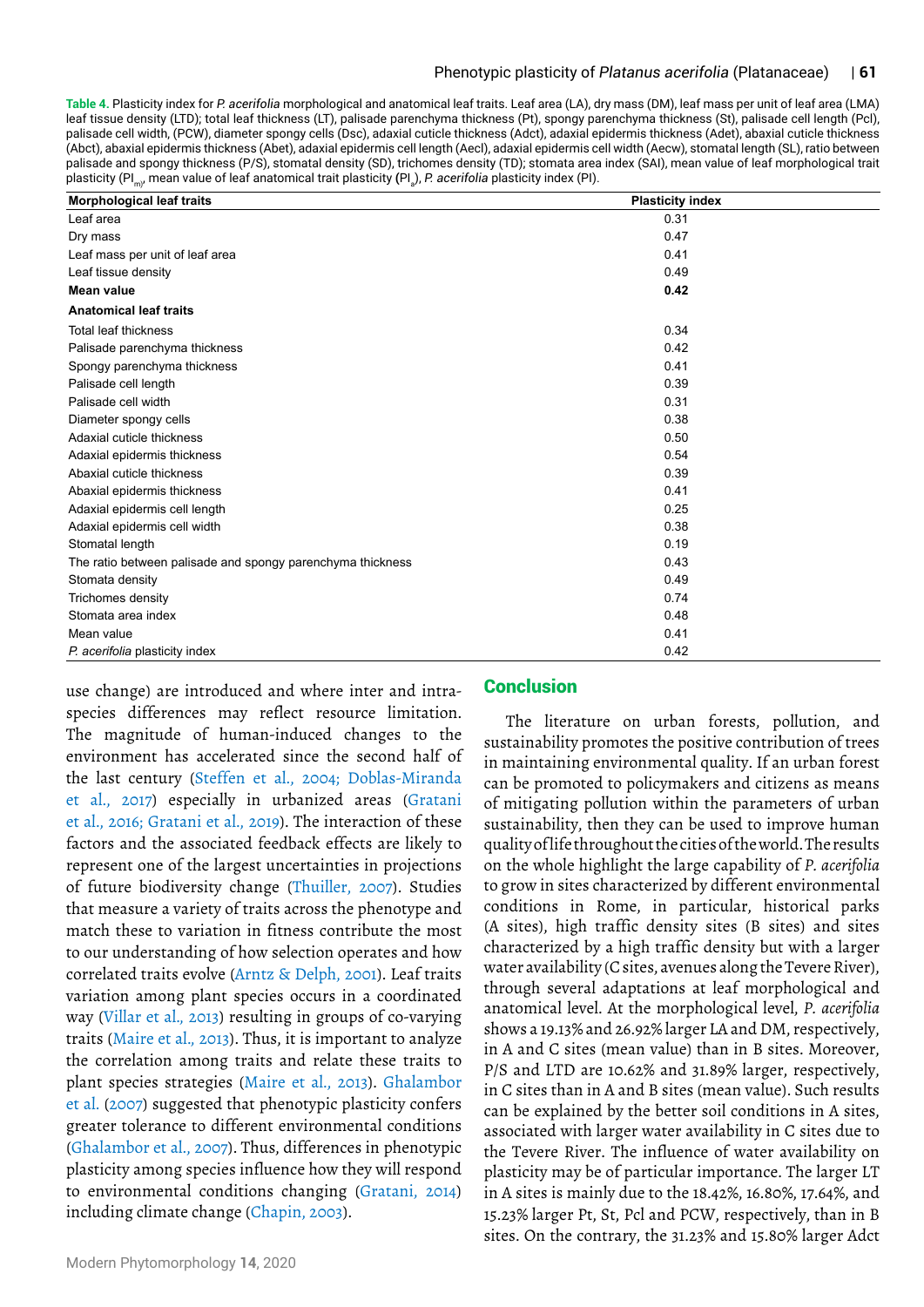and Adet, respectively, in B sites than in A sites, is due to the high pollution level by high traffic density. Plants growing under stress conditions increase the presence of trichomes on leaves. Thus, the increased TD in B sites can be induced by a high traffic level. The trichomes act as a physical barrier for the plant's pollutants absorption, thus contributing to air amelioration quality. The results, on the whole, highlight the leaf traits which are indicators of the species performance to grow in different sites in Rome.

The high phenotypic plasticity (0.42) of *P. acerifolia*  respect to other species explains its wider ecological distribution and might be advantageous in conditions of environmental changes, including climate change.

# References

- **1. [Ackerly](about:blank) D.D., [Dudley](about:blank) S.A., [Sultan](about:blank) S.E., [Schmitt](about:blank) J., [Coleman](about:blank) J.S., [Linder](about:blank) R.C., [Sandquist](about:blank) D.R., [Geber](about:blank) M.A., [Evans](about:blank) A.S., [Dawson](about:blank) T.E., [Lechowicz](about:blank) M.J. 2000.** The Evolution of Plant Ecophysiological Traits: Recent Advances and Future Directions: New research addresses the natural selection, genetic constraints, and the adaptive evolution of plant ecophysiological traits. *BioScience.* **50**: 979-995. [https://doi.](https://doi.org/10.1641/0006-3568(2000)050%5b0979:TEOPET%5d2.0.CO;2) [org/10.1641/0006-3568\(2000\)050\[0979:TEOPET\]2.0.CO;2](https://doi.org/10.1641/0006-3568(2000)050%5b0979:TEOPET%5d2.0.CO;2)
- **2. Arntz M.A., Delph L.F. 2001.** Pattern and process: Evidence for the evolution of photosynthetic traits in natural populations. *Oecologia*. **127**: 455-467. <https://doi.org/10.1007/s004420100650>
- **3. [Ashton](https://bsapubs.onlinelibrary.wiley.com/action/doSearch?ContribAuthorStored=Ashton%2C+P+M+S) P.M.S., [Berlyn](https://bsapubs.onlinelibrary.wiley.com/action/doSearch?ContribAuthorStored=Berlyn%2C+G+P) G.P. 1994.** A comparison of leaf physiology and anatomy of *Quercus* (section *Erythrobalanus*‐Fagaceae) species in different light environments. *Am J Bot*. **81**: 589-597. [https://doi.](https://doi.org/10.1002/j.1537-2197.1994.tb15489.x) [org/10.1002/j.1537-2197.1994.tb15489.x](https://doi.org/10.1002/j.1537-2197.1994.tb15489.x)
- **4. Azmat R., Haider S., Nasreen H., Aziz F., Riaz M. 2009.** A viable alternative mechanism in adapting the plants to heavy metal environment. *Pak J Bot.* **41**: 2729-2738. [http://www.pakbs.org/](http://www.pakbs.org/pjbot/PDFs/41(6)/PJB41(6)2729.pdf) [pjbot/PDFs/41\(6\)/PJB41\(6\)2729.pdf](http://www.pakbs.org/pjbot/PDFs/41(6)/PJB41(6)2729.pdf)
- **5. Beckett K.P., Freer-Smith P.H., Taylor G. 1998.** Urban woodlands: Their role in reducing the effects of particulate pollution. *Environ Pollut.* **99**: 347-360. [https://doi.org/10.1016/S0269-7491\(98\)00016-5](https://doi.org/10.1016/S0269-7491(98)00016-5)
- **6. Bonito A., Varone L., Gratani L. 2011.** Relationship between acorn size and seedling morphological and physiological traits of *Quercus ilex* L. from different climates*. Photosynthetica.* **49**: 75-86. [https://](https://doi.org/10.1007/s11099-011-0014-2) [doi.org/10.1007/s11099-011-0014-2](https://doi.org/10.1007/s11099-011-0014-2)
- **7. Bradshaw A.D. 1965.** Evolutionary significance of phentotypic plasticity in plants. *Adv Genet.* **13**: 115-155. [https://doi.org/10.1016/](https://doi.org/10.1016/S0065-2660(08)60048-6) [S0065-2660\(08\)60048-6](https://doi.org/10.1016/S0065-2660(08)60048-6)
- **8. Carpenter R.J, Hill R.S, Jordan G.J. 2005.** Leaf cuticular morphology links Platanaceae and Proteaceae. *Int J Plant Sci*. **166**: 843-855. <https://doi.org/10.1086/431806>
- **9. Carpenter S.B, Smith N.D 1980.** A comparative study of leaf thickness among southern Appalachian hardwoods. *Can J Bot.* **59**: 1393-1396. <https://doi.org/10.1139/b81-190>
- **10. Catoni R., Granata M.U., Sartori F., Varone L., Gratani L. 2015.**  *Corylus avellana* responsiveness to light variation: Morphological anatomical and physiological leaf trait plasticity. *Photosynthetica.*  **53**: 35-46.<https://doi.org/10.1007/s11099-015-0078-5>
- **11. Cennamo P., Cafasso D. 2002.** Molecular markers as a tool for the identification of hybrid plane trees. *Delpinoa*. **44**: 89-94. [http://www.](http://www.biologiavegetale.unina.it/delpinoa_files/44_89-94.pdf) [biologiavegetale.unina.it/delpinoa\\_files/44\\_89-94.pdf](http://www.biologiavegetale.unina.it/delpinoa_files/44_89-94.pdf)
- **12. Chabot B.F., Chabot J.F. 1977.** Effects of light and temperature on leaf anatomy and photosynthesis in *Fragaria vesca. Oecologia.* **26**: 363-377. <https://doi.org/10.1007/BF00345535>
- **13. Chapin F.S. III 2003.** Effects of plant traits on ecosystem and regional processes: A conceptual framework for predicting the consequences

of global change. *Ann Bot*. **91**: 455-463. [https://doi.org/10.1093/](https://doi.org/10.1093/aob/mcg041) [aob/mcg041](https://doi.org/10.1093/aob/mcg041)

- **14. Doblas-Miranda E., Alonso R., Arnan X., Bermejo V., Brotons L., de las Heras J., Estiarte M., Hódar J.A., Llorens P., Lloret F., López-Serrano F.R., Martínez-Vilalta J., Moya D., Peñuelas J., Pino J., Rodrigo A., Roura-Pascual N., Valladares F., Vilà M., Zamora R. 2017.** A review of the combination among global change factors in forests, shrublands and pastures of the Mediterranean Region: Beyond drought effects. *Global Planet Change.* **148**: 42-54. [https://](https://doi.org/10.1016/j.gloplacha.2016.11.012) [doi.org/10.1016/j.gloplacha.2016.11.012](https://doi.org/10.1016/j.gloplacha.2016.11.012)
- **15. England J.R., Attiwill P.M. 2011.** Changes in stomatal frequency, stomatal conductance and cuticle thickness during leaf expansion in the broad-leaved evergreen species, *Eucalyptus regnans. Trees*. **25**: 987-996.<https://doi.org/10.1007/s00468-011-0573-7>
- **16. Escobedo F.J., Kroeger T., Wagner J.E. 2011.** Urban forests and pollution mitigation: Analyzing ecosystem services and disservices. *Environ Pollut*. **159**: 2078-2087. [https://doi.org/10.1016/j.](https://doi.org/10.1016/j.envpol.2011.01.010) [envpol.2011.01.010](https://doi.org/10.1016/j.envpol.2011.01.010)
- **17. Escobedo F.J., Nowak D.J. 2009.** Spatial heterogeneity and air pollution removal by an urban forest. *Landscape Urban Plan*. **90**: 102-110. <https://doi.org/10.1016/j.landurbplan.2008.10.021>
- **18. Etterson J.R., Shaw R.G. 2001.** Constraint to adaptive evolution in response to global warming. *Sci*. **294**: 151-154. [https://doi.](https://doi.org/10.1126/science.1063656) [org/10.1126/science.1063656](https://doi.org/10.1126/science.1063656)
- **19. Funiciello R., Giordano G., De Rita D., Barberi F., Carapezza M.L. 2002.** The recent activity of the lake Albano (Castelgandolfo, Italy) maar. *[Rendiconti Lincei](https://link.springer.com/journal/12210)*. **13**: 113-143. [https://doi.org/10.1007/](https://doi.org/10.1007/BF02904490) [BF02904490](https://doi.org/10.1007/BF02904490)
- **20. Funk J.L., Jones C.G., Lerdau M.T. 2007.** Leaf and shoot level plasticity in response to different nutrient and water availabilities. *Tree Physiol.* **27**: 1731-1739. https://doi.org/10.1093/treephys/27.12.1731
- **21. Ghalambor C.K., Mckay J.K., Carroll S.P., Reznick D.N. 2007.**  Adaptive versus non adaptive phenotypic plasticity and the potential for contemporary adaptation in new environments. *Funct Ecol*. **21**: 394-407. <https://doi.org/10.1111/j.1365-2435.2007.01283.x>
- **22. [Gratani](https://www.scirp.org/journal/articles.aspx?searchcode=L.++Gratani&searchfield=authors&page=1) L[, Tarquini](https://www.scirp.org/journal/articles.aspx?searchcode=F.++Tarquini&searchfield=authors&page=1) F., [Catoni](https://www.scirp.org/journal/articles.aspx?searchcode=R.++Catoni&searchfield=authors&page=1) R. 2019.** Tree role in environmental quality amelioration of the Sapienza University of Rome Campus. *Am J Plant Sci.* **[10](https://www.scirp.org/journal/home.aspx?issueid=13176#96678)**: 2096-2112. [10.4236/ajps.2019.1011148](https://doi.org/10.4236/ajps.2019.1011148)
- **23. Gratani L. 1996.** Leaf and shoot growth dynamics of *Quercus ilex* L. *Acta Oecologica.* **17**: 17-27. [https://www.semanticscholar.org/](https://www.semanticscholar.org/paper/Leaf-and-shoot-growth-dynamics-of-Quercus-ilex-L.-Gratani/a2ae191a579a66eb11a18c5a244c21550759fc91) [paper/Leaf-and-shoot-growth-dynamics-of-Quercus-ilex-L.-Gratani/](https://www.semanticscholar.org/paper/Leaf-and-shoot-growth-dynamics-of-Quercus-ilex-L.-Gratani/a2ae191a579a66eb11a18c5a244c21550759fc91) [a2ae191a579a66eb11a18c5a244c21550759fc91](https://www.semanticscholar.org/paper/Leaf-and-shoot-growth-dynamics-of-Quercus-ilex-L.-Gratani/a2ae191a579a66eb11a18c5a244c21550759fc91)
- **24. Gratani L. 2014.** Plant phenotypic plasticity in response to environmental factors. *Adv Bot*. **2014 (208747):** 17. [http://dx.doi.](http://dx.doi.org/10.1155/2014/208747) [org/10.1155/2014/208747](http://dx.doi.org/10.1155/2014/208747)
- **25. Gratani L., Bonito A. 2009.** Leaf traits variation during leaf expansion in *Quercus ilex* L. *Photosynthetica* **47**: 223-230. [https://doi.](https://doi.org/10.1007/s11099-009-0052-1) [org/10.1007/s11099-009-0052-1](https://doi.org/10.1007/s11099-009-0052-1)
- **26. Gratani L., Covone F., Larcher W. 2006.** Leaf plasticity in response to light of three evergreen species of the Mediterranean maquis. *Trees.*  **20**: 549-558.<https://doi.org/10.1007/s00468-006-0070-6>
- **27. Gratani L., Crescente M.F., Catoni R., Guiducci I.R., Bartoli D., Piccini G., Luigi R.Q., Rocchi F., Varone L. 2018.** *Quercus ilex* as bio-indicator of metal pollution in the area of the Terni, Italy. *Int J Environ Pollut.*  **64.**<https://doi.org/10.1504/IJEP.2018.099465>
- **28. Gratani L., Varone L. 2005.** Daily and seasonal variation of CO<sub>2</sub> in the city of Rome in relationship with the traffic volume. *Atmos Environ*. **39**: 2619-2624.<https://doi.org/10.1016/j.atmosenv.2005.01.013>
- **29. Gratani L., Varone L. 2007.** Plant crown traits and carbon sequestration capability by *Platanus hybrid* Brot. in Rome. *Landscape Urban Plan.*  **81**: 282-286.<https://doi.org/10.1016/j.landurbplan.2007.01.006>
- **30. Gratani L., Varone L. 2013.** Carbon sequestration and noise attenuation provided by hedges in Rome: The contribution of hedge traits in decreasing pollution levels. *Atmos Pollut Res.* **4**: 315-322. <https://doi.org/10.5094/APR.2013.035>
- **31. Gratani L., Varone L., Bonito A. 2016.** Carbon sequestration of four